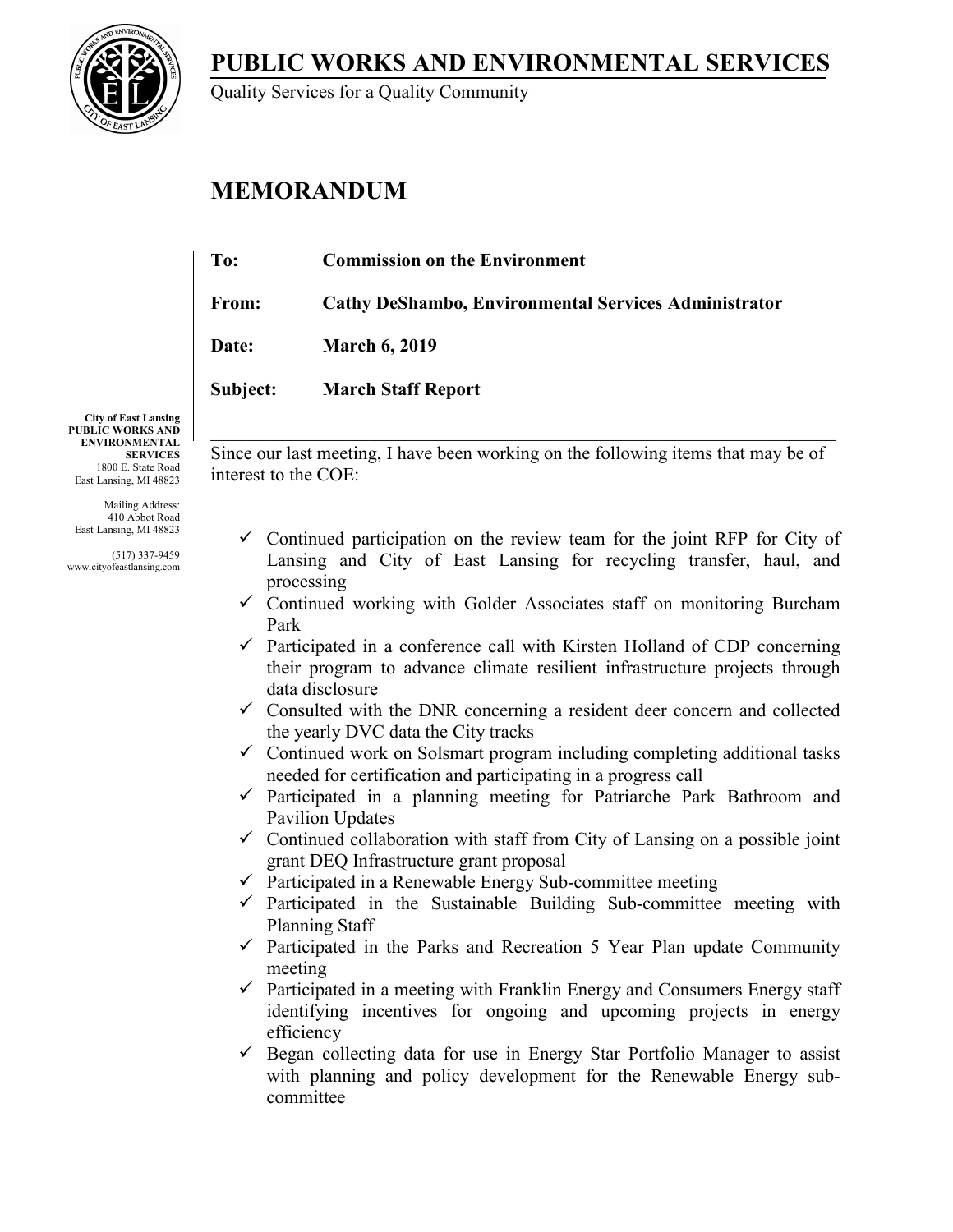## **PUBLIC WORKS AND ENVIRONMENTAL SERVICES**

Quality Services for a Quality Community

- $\checkmark$  Completed the Spring/Summer Edition of the Curbside Journal
- $\checkmark$  Responded to two article/interview requests from East Lansing info
- $\checkmark$  Attended the Michigan Recycling Coalition webinar
- $\checkmark$  Coordinated notification locally of the Regional Composter and Rain Barrel Sale
- $\checkmark$  Participated in several vehicle replacement planning meetings and continued work on FY 19 replacement

### **Other points of possible interest:**

Community Input for 5 Year Parks and Rec Plan: <https://www.cityofeastlansing.com/CivicAlerts.aspx?AID=843> Northern Tier Trail Improvements: <https://www.cityofeastlansing.com/1849/Northern-Tier-Trail-Improvements> ELPD Citizen's Police Academy Info: <https://www.cityofeastlansing.com/1757/Citizens-Police-Academy> Stay Connected (All the ways to access news and information about the City of East Lansing): <https://www.cityofeastlansing.com/1897/Stay-Connected> City Center District: <http://www.cityofeastlansing.com/1789/Center-City-District> East Lansing Buzz-Downtown Development News: <https://www.eastlansingbuzz.org/> Lead Service Line Replacement Plan: <https://www.cityofeastlansing.com/CivicAlerts.aspx?AID=830> Income Tax Info: <https://www.cityofeastlansing.com/1812/Income-Tax> Regional Composter and Rain Barrel Sale: <https://midmichigancompostersale.ecwid.com/>